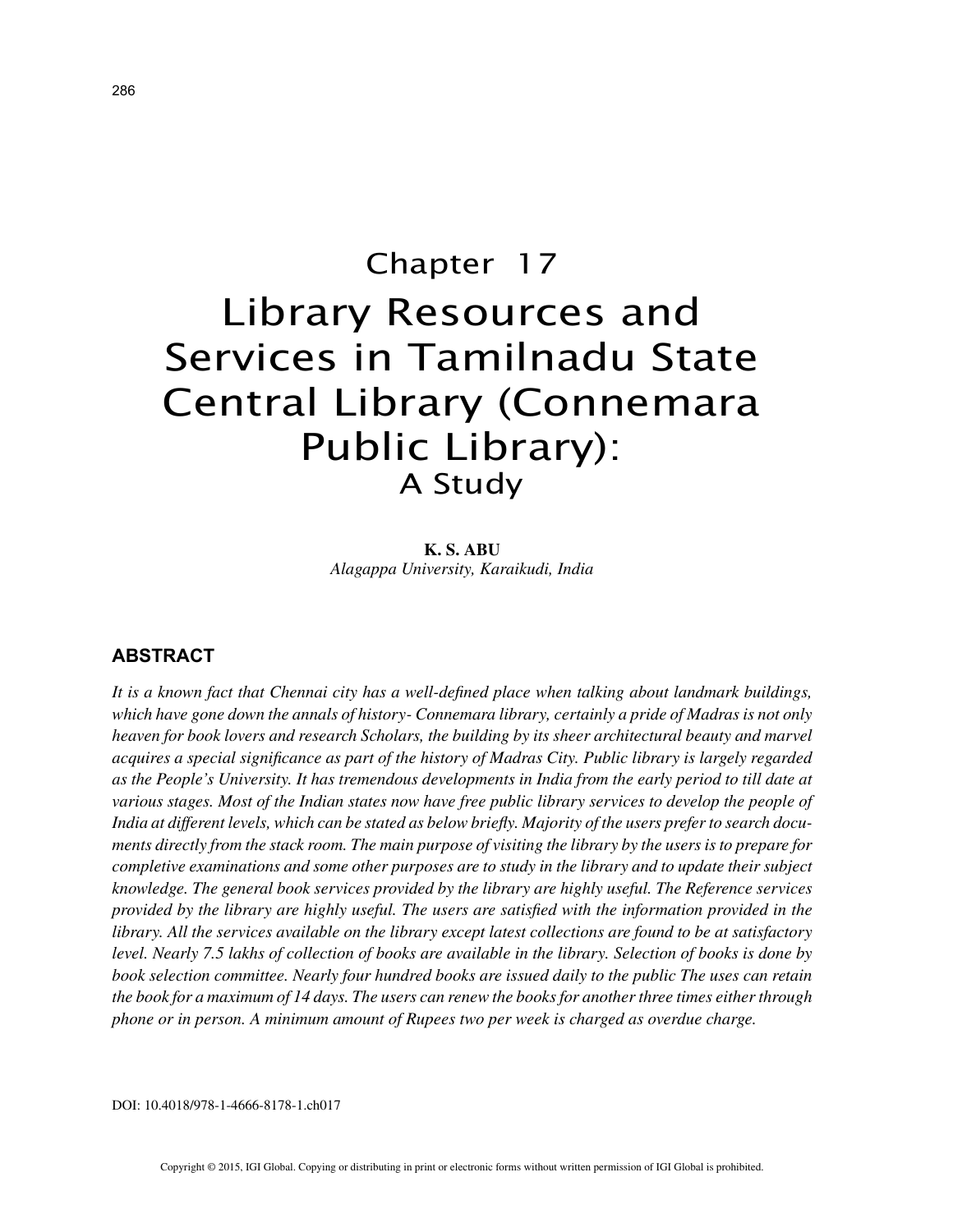## **INTRODUCTION**

During Vedic times, the pupils stayed in the *gurugruha* for several years for education. Since ancient times, India is being very much pertinent in search of knowledge and wisdom. Oral communication was the best means amongst the people of India and writing was not available. "The earliest written and recorded materials found in India are the inscriptions on stone pillars of King Asoka (300 BC); these inscriptions could be called the first outside open libraries". Later, *Ashrams* came into existence in India and students study under the supervision of well-known teachers. They kept many manuscripts for use of the teachers and students as well as for the visitors. Many students joined ashrams and such big ashrams were known as *vidyapeeth*, where numbers of teachers are engaged to teach the students. These educational institutions collected many different manuscripts and other materials which can help in their teaching and daily routine. They kept and preserved carefully. "The reading materials, of course, related to many subjects formed the source material for transmitting knowledge in different streams of education and culture. The collections might be likened to modern libraries since they were carefully maintained and extensively used by students and teachers alike". Such *ashrams* or *vidyapeeths,* where manuscripts and other reading materials were reserved, may be regarded as a kind of library as they serve information and knowledge to the students and community in different ways. Pandey S K Sharma stated that; "In India, since the ancient times libraries have been functioning as light houses for those who wanted to read and to extend the boundaries of various disciplines. References are available to prove that Nalanda University (in Bihar) had its own multistoried library in 600 AD with massive collection of manuscripts.

Muslims mostly rule the Medieval Period of India. Historically, it is also known as Mughal Period. The Muslim rulers made great contributions

to Indian culture and libraries played a significant role in the sociocultural development of the nation. "The period of Mughal is considered as the golden period of Indian history for its educational, literary, and library activities".

Babur, king of Kabul invaded India and annexed Delhi to his kingdom. "He established the first Mughal Imperial Library in 1526". Babur inherited manuscripts from his father and kept in his library and also collected books from different sources of his kingdom. Babur died in 1530 and was succeeded by his son Humayun. Humayun much lived in Agra and established library in his palace. He set up a library at Agra Fort, which was managed by Lal Beg. In his library, he kept books, gilded pen cases, portfolios, picture books and beautiful works of calligraphy. After the death of Humayun, his son, Akbar, succeeded him in 1536. Akbar is regarded as one of the greatest Mughal king. Akbar improved the management of library with some technical works. He appointed Sheik Faizi to manage and control library services. Akbar was very interest in manuscripts and appointed calligraphers to copy good manuscripts. He established a separate library for women at Fatehpur Sikri and made great improvement to the library. At the time of his death in 1605, the Imperial Library has twenty-four thousand books. Jahangir, another ruler of Mughal period, made a law that when a wealthy man died heirless, the property should be used for building and repairing schools, monasteries, libraries, and other institutions. Some wealthy and scholars, like Abdul Rahim Khan-i-Khanan, Shaik Faizi, Gulbadan Begum and ruler of Mysore and Jaipur also have their private libraries. Some Hindu learning centers also have libraries. "The libraries of these centers contain huge collections of manuscripts on religion and philosophy as well as other subjects like medicine, science and history". Christian missionaries have also contributed for the libraries since the coming of Vasco da Gama in India.